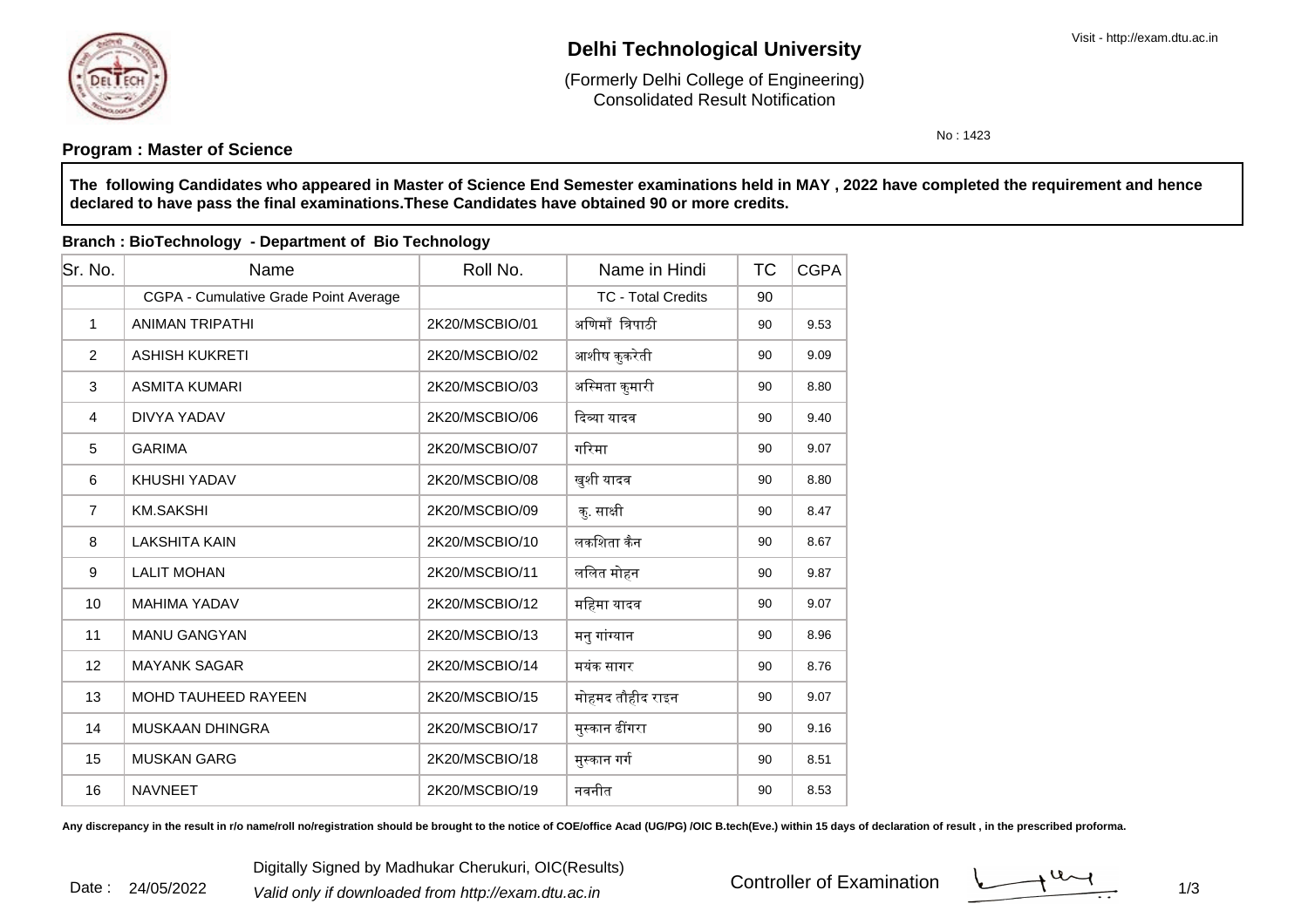

Date : 24/05/2022

# **Delhi Technological University**

Consolidated Result Notification(Formerly Delhi College of Engineering)

No : 1423

### **Program : Master of Science**

**The following Candidates who appeared in Master of Science End Semester examinations held in MAY , 2022 have completed the requirement and hencedeclared to have pass the final examinations.These Candidates have obtained 90 or more credits.**

#### Sr. No. Name Roll No. TCName in HindiTC CGPA CGPA - Cumulative Grade Point Average <sup>90</sup> TC - Total Credits17 POOJA 2K20/MSCBIO/20 पूजा <sup>90</sup> 8.24 18 PRAGYA KAMAL 2K20/MSCBIO/21 ᮧ᭄ा कमल <sup>90</sup> 9.09 19 PRIYANKA RAWAT 2K20/MSCBIO/23 िᮧयंका रावत <sup>90</sup> 9.31 20 RAKSHA ANAND2K20/MSCBIO/24 रिक्षा आनंद 90 9.44 21 SANDEEP KUMAR 2K20/MSCBIO/25 संदीप कुमार <sup>90</sup> 8.76 22 SAVEENA 2K20/MSCBIO/26 सवीना <sup>90</sup> 9.22 23 SHAUBHIK ANAND 2K20/MSCBIO/28 शौिभक आनंद <sup>90</sup> 9.27 24 SHAYON MAHALANOBIS2K20/MSCBIO/29 शायोन महलानोबिस | 90 | 9.62 25 SIMRAN SHARMA2K20/MSCBIO/30 R समरन शर्मा 90 9.04 26 UPASANA UPADHYAY 2K20/MSCBIO/33 उपासना उपा᭟याय <sup>90</sup> 9.13 27 VANSHIKA DUREJA2K20/MSCBIO/34 | वंशिका दुरेजा | 90 | 8.80 28 VARSHA YADAV 2K20/MSCBIO/35 वषाᭅ यादव <sup>90</sup> 9.09 29 YAMI GARG 2K20/MSCBIO/37 यामी गगᭅ <sup>90</sup> 9.40 30 Kanishka Soni 2K20/MSCBIO/38 किन᭬का सोनी <sup>90</sup> 9.13 31 Mansi Singh 2K20/MSCBIO/39 मानसी ᳲसहह | 90 | 8.64 32Nakul Tanwar 2K20/MSCBIO/40 नकुल तंवर <sup>90</sup> 8.73

**Branch : BioTechnology - Department of Bio Technology**

Any discrepancy in the result in r/o name/roll no/registration should be brought to the notice of COE/office Acad (UG/PG) /OIC B.tech(Eve.) within 15 days of declaration of result, in the prescribed proforma.

Digitally Signed by Madhukar Cherukuri, OIC(Results)<br><sup>2</sup> Valid only if downloaded from http://exam.dtu.ac.in Controller of Examination

Controller of Examination

 $\frac{1}{2}$  2/3